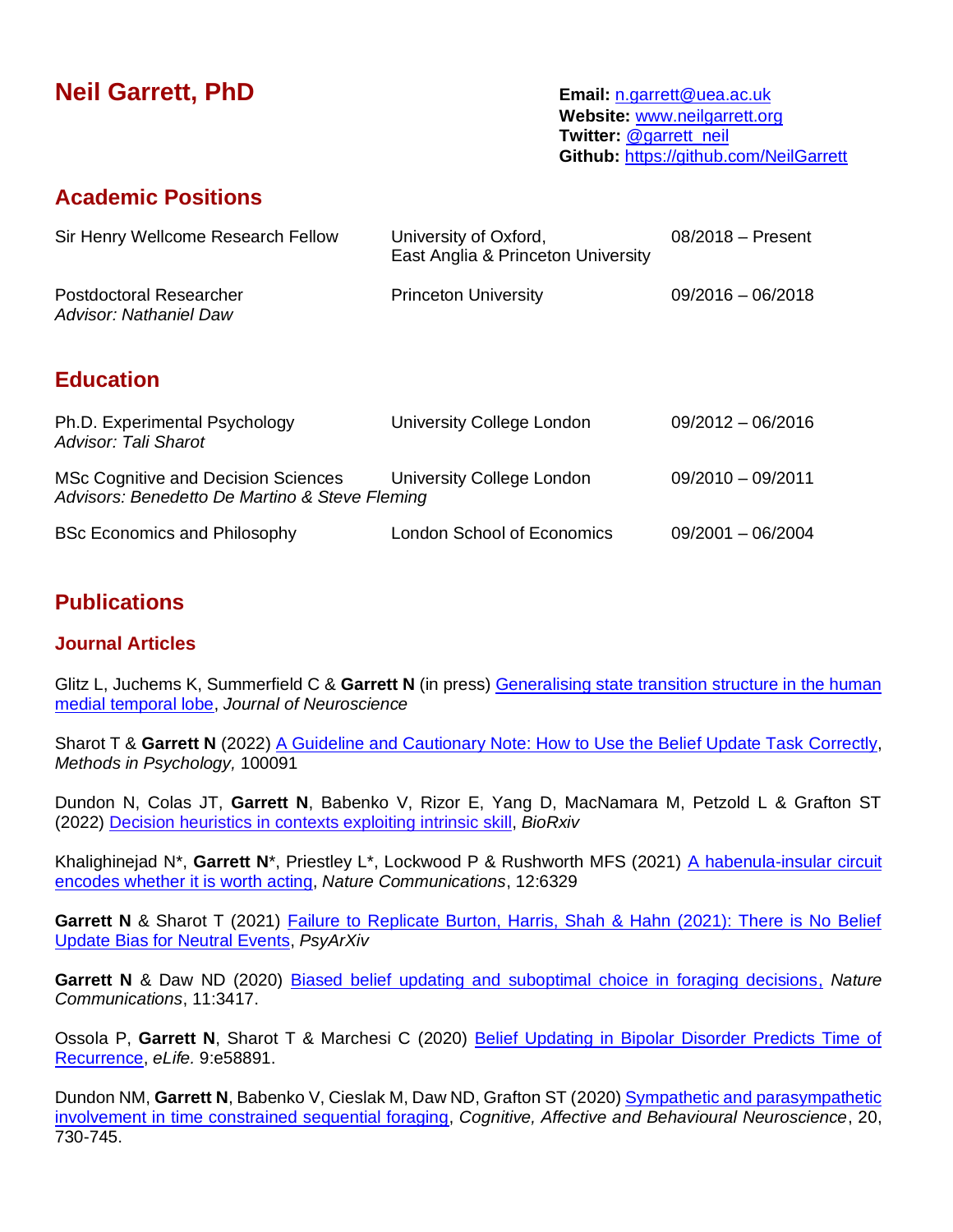**Garrett N**, González-Garzón AM, Foulkes L, Levita L & Sharot T (2018) Updating [Beliefs Under Perceived](http://neilgarrett.org/wp-content/uploads/2018/09/Garrett_JNeuro.pdf)  [Threat,](http://neilgarrett.org/wp-content/uploads/2018/09/Garrett_JNeuro.pdf) *Journal of Neuroscience,* 38(6), 7901-7911.

**Garrett N** & Sharot T (2017) [Optimistic update bias holds firm: Three tests of robustness following Shah et al.,](http://neilgarrett.org/wp-content/uploads/2016/11/Garrett_CC.pdf) *Consciousness & Cognition*, 50, 12-22.

**Garrett N**, Lazzaro S, Ariely D & Sharot T (2016) [The Brain Adapts to Dishonesty,](http://neilgarrett.org/wp-content/uploads/2016/10/nn.4426.pdf) *Nature Neuroscience,* 19, 1727-1732.

Sharot T & **Garrett N** (2016) [Forming Beliefs: Why Valence Matters,](http://neilgarrett.org/wp-content/uploads/2016/11/TICS_2016.pdf) *Trends in Cognitive Sciences,* 20(1).

Moutsiana C, Charpentier C, **Garrett N**, Cohen MX & Sharot T (2015) [Human frontal-subcortical circuit and](http://neilgarrett.org/wp-content/uploads/2016/11/Moutsiana_JoN.pdf)  [asymmetric belief updating,](http://neilgarrett.org/wp-content/uploads/2016/11/Moutsiana_JoN.pdf) *Journal of Neuroscience,* 35(42): 14077-14085.

**Garrett N**, Sharot T, Faulkner P, Korn CW, Roiser JP & Dolan RJ (2014) [Losing the rose-tinted](http://neilgarrett.org/wp-content/uploads/2016/11/Garrett_MDD.pdf) glasses: neural [substrates of unbiased belief updating in depression,](http://neilgarrett.org/wp-content/uploads/2016/11/Garrett_MDD.pdf) *Frontiers in Human Neuroscience,* 8:639.

**Garrett N** & Sharot T (2014) How robust is the optimistic update bias for estimating self-risk and population [base rates?](http://neilgarrett.org/wp-content/uploads/2016/11/Garrett_BaseRates.pdf) *PLOS ONE*, 9(6).

Charpentier C, Moutsiana C, **Garrett N** & Sharot T (2014) [The brain's temporal dynamics from a collective](http://neilgarrett.org/wp-content/uploads/2016/11/Charptentier_JoN.pdf)  [decision to individual action,](http://neilgarrett.org/wp-content/uploads/2016/11/Charptentier_JoN.pdf) *Journal of Neuroscience*, 34(17): 5816-5823.

Moutsiana C, **Garrett N**, Clarke RC, Lotto RB, Blakemore SJ & Sharot T (2013) [Human development of the](http://neilgarrett.org/wp-content/uploads/2016/11/PNAS-2013-Moutsiana-16396-401.pdf)  [ability to learn from bad news,](http://neilgarrett.org/wp-content/uploads/2016/11/PNAS-2013-Moutsiana-16396-401.pdf) *Proceeding of the National Academy of Sciences*, 110 (41): 16396–16401.

De Martino B, Fleming S, **Garrett N** & Dolan RJ (2013) [Confidence in value-based choice,](http://neilgarrett.org/wp-content/uploads/2016/11/de_martino_nn_2013.pdf) *Nature Neuroscience*, 16, 105–110.

\**denotes equal contribution*

#### **Forthcoming Articles**

**Garrett N**, Allan S, Daw ND (in prep) Habits can arise from model-based planning due to latent cause inference

**Garrett N**, Kroes M, Phelps E & Daw ND (in prep) Model based and model free systems in aversive learning

Vellani V, **Garrett N**, Gaule A, Patil KR & Sharot T (in prep) Heritability of belief updating is valence dependent

Ossola P, Bishara A, **Garrett N** & Marchesi C (in prep) Anhedonia in the Wisconsin Card Sorting Task

#### **Essays in Popular Media**

**The Conversation**: *[Why being dishonest is a slippery slope](http://theconversation.com/why-being-dishonest-is-a-slippery-slope-67503)*

**Aeon Magazine:** *[Dishonesty gets easier the more you do it](https://aeon.co/ideas/dishonesty-gets-easier-on-the-brain-the-more-you-do-it)*

**[NBC op-ed:](https://www.nbcnews.com/think/opinion/trump-s-lying-seems-be-getting-worse-psychology-suggests-there-ncna876486)** *[Trump's lying seems to be getting worse. Psychology suggests there's a reason why](https://www.nbcnews.com/think/opinion/trump-s-lying-seems-be-getting-worse-psychology-suggests-there-ncna876486)*

**The Dana Foundation:** *[How dishonesty can snowball](http://www.dana.org/News/Garrett/How-Dishonesty-Can-Snowball/)*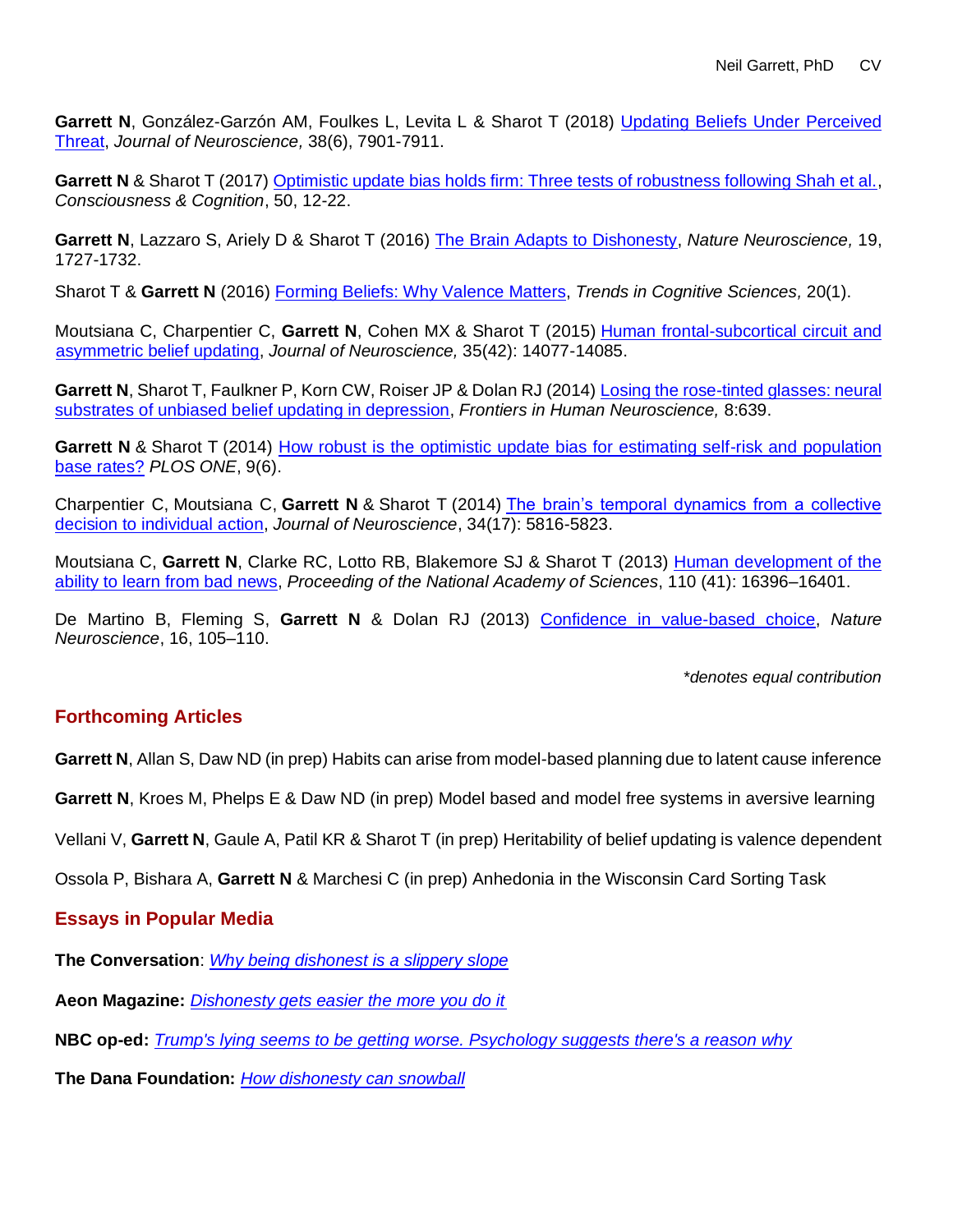# **Teaching Experience**

| University of Oxford: Psychology for Medicine - College Tutor                                                                | 2020/2021 |
|------------------------------------------------------------------------------------------------------------------------------|-----------|
| UCL: MSc in Cognitive Neuroscience - Contributing Lecturer                                                                   | 2020/2021 |
| UCL: MSc in Cognitive Neuroscience - Contributing Lecturer                                                                   | 2018/2019 |
| University of Oxford: BSc in Psychology, Memory, Attention and Information Processing<br>- College Tutor                     | 2018/2019 |
| UCL: MSc in Developmental Neuroscience, Affective Neuroscience - Contributing Lecturer                                       | 2015/2016 |
| UCL: MSc in Social Cognition, Understanding Individuals and Groups - Contributing Lecturer                                   | 2015/2016 |
| UCL: MSc in Neuroscience, Cognitive Systems Neuroscience - Contributing Lecturer                                             | 2015/2016 |
| UCL: MSc in Cognitive Neuroscience: Cognitive Neuroscience II: Elaborative and Adaptive<br>Processes - Contributing Lecturer | 2015/2016 |
| UCL: MSc in Research Methods, Cognitive Psychology - Contributing Lecturer                                                   | 2014/2015 |
| UCL: MSc in Social Cognition: Understanding Individuals and Groups - Contributing Lecturer                                   | 2014/2015 |

# **Awards & Research Grants**

| John Fell Fund, Oxford University Press: £5K                                        | 2020-2021 |
|-------------------------------------------------------------------------------------|-----------|
| Wellcome Centre for Integrative Neuroimaging (WIN) Seed Grant, University of Oxford | 2019-2022 |
| (joint w/Nima Khalighinejad): £12K                                                  |           |
| Sir Henry Wellcome Postdoctoral Fellowship (lead PI, 209108/Z/17/Z): £250K          | 2018-2022 |
| Kavli Summer Institute for Cognitive Neuroscience Fellowship                        | 2015      |
| Graduate Student Conference Fund, University College London: £0.5K                  | 2014      |
| <b>Guarantors of Brain Award: £0.5K</b>                                             |           |
| <b>UCL Impact Award: £33K</b>                                                       | 2012      |

# **Research Collaborators**

Daw Lab, Princeton University Rushworth Lab, Oxford University Summerfield Lab, Oxford University Shohamy Lab, Columbia University Grafton Lab, University of Santa Barbra Affective Brain Lab, Max Planck UCL Centre for Computational Psychiatry and Ageing Research Phelps Lab, Harvard University Department of Neuroscience, University of Parma Social Decision Neuroscience Lab, University of Birmingham Department of Psychology, Roehampton University

# **Students Supervised**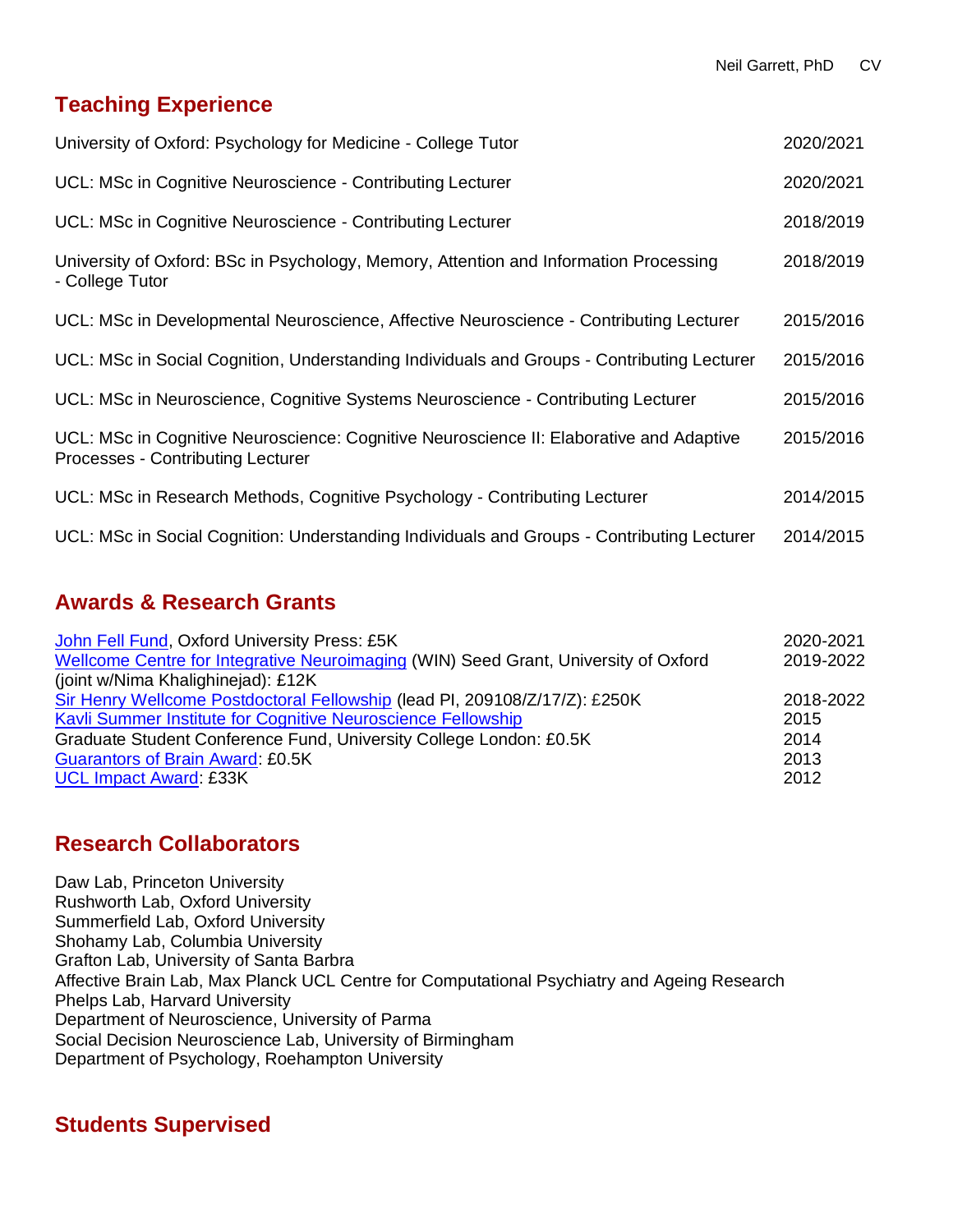[Leonie Glitz;](https://www.psy.ox.ac.uk/team/leonie-glitz) Oxford University PhD Student Joshua Cheung: Oxford University MSc Student Luke Priestly (co-supervised w/Nima Khalighinejad); Oxford University PhD Student Eoghan McCauley: Oxford University Undergraduate Student and Summer RA Ana Maria Gonzalez: UCL MSc Cognitive Neuroscience Student Sean Allan: Princeton University Research Assistant (Daw Lab) [Tara Srirangarajan:](https://profiles.stanford.edu/tara-srirangarajan) UCL Lab Manager (Affective Brain Lab) [Lennart Wittkuhn:](https://www.mps-ucl-centre.mpg.de/person/104633/2813) UCL Internship Student Molly Wilner: UCL Affiliate Student Sarah Hadden: UCL Internship Student Raeesa Anjum: UCL Undergraduate Student Gabriella Montinola: UCL Affiliate Student Anja Hallan Wolff: UCL Internship Student

### **Keynote Lectures**

| 10/2017 | Using Information to Change Beliefs<br>EmTech MIT Technology Review |
|---------|---------------------------------------------------------------------|
| 06/2016 | How the Human Brain Forms Optimistic Beliefs                        |

European Conference on Positive Psychology (ECPP)

# **Invited Talks**

| 10/2022<br>(upcoming)<br>03/2022 | Neuroeconomics Seminar, University of Zurich, Switzerland                                                         |
|----------------------------------|-------------------------------------------------------------------------------------------------------------------|
|                                  | Centre for Integrative Neuroscience and Neurodynamics, University of Reading, UK                                  |
| 01/2022                          | Centre for Behavioural and Experimental Social Science, University of East Anglia, UK                             |
| 10/2021                          | Credition: An Interdisciplinary Challenge, Hannover-Herrenhausen, Germany                                         |
| 02/2021                          | Neuroscience and Humanities Lab, University of Parma, Italy                                                       |
| 10/2020                          | Society for Neuroeconomics Conference<br>Symposium Session: Efficient coding and statistical regularities         |
| 04/2020                          | New York Medical College, Department of Psychiatry and Behavioural Sciences, USA                                  |
| 03/2019                          | WIN Mood Disorders Day, University of Oxford, Oxford, UK                                                          |
| 03/2019                          | Psychology Seminar Series, University of Roehampton, London, UK                                                   |
| 03/2019                          | Affective Brain Lab Seminar Series, UCL, London, UK                                                               |
| 02/2019                          | Computational Psychiatry Seminar Series, Max Planck UCL, London, UK                                               |
| 10/2018                          | Italian Society of Biological Psychiatry, Turin, Italy<br>Symposium session: Mood Congruency and Bipolar Disorder |
| 10/2018                          | University of Parma, Department of Neuroscience, Parma, Italy                                                     |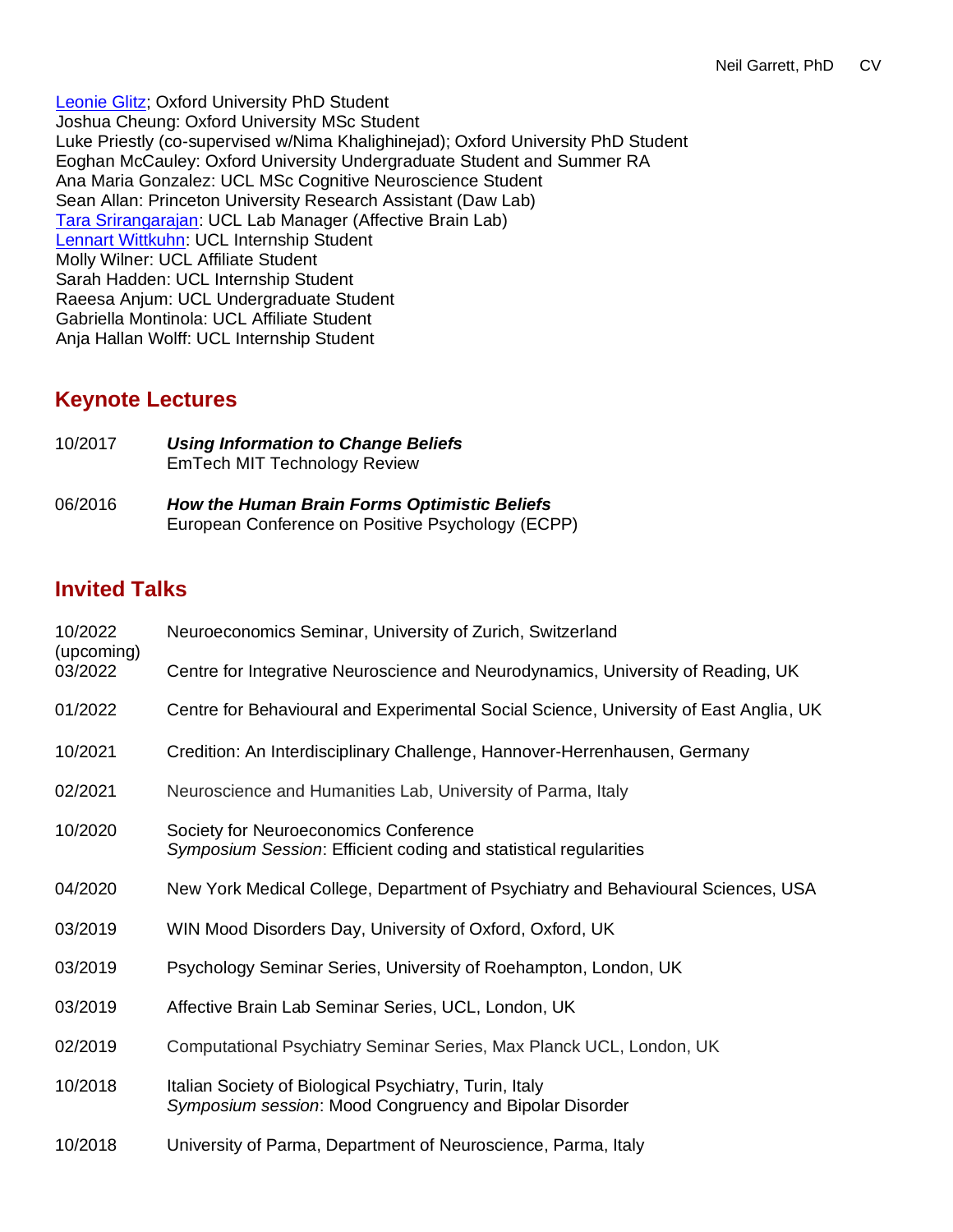- 10/2018 Kappes Lab, London City University, London, UK
- 10/2018 Spotlight Poster Presentation, Society for Neuroeconomics Conference, Philadelphia, USA
- 05/2018 Manhattan Area Memory Meeting (MAMM), Columbia University, USA
- 09/2017 Parallel Distributed Processing (PDP) Seminar Series, Princeton University, USA
- 08/2017 Law and the Whole Truth, University of Glasgow, UK
- 04/2017 Neuroscience and Social Decision Making Seminar Series, Princeton University, USA
- 05/2016 Daw Lab, Princeton Neuroscience Institute, Princeton University, USA
- 05/2016 Summerfield Lab, Department of Psychology, University of Oxford, Oxford, UK
- 01/2016 Marr Club, Department of Psychology, University of Cambridge, Cambridge, UK
- 09/2015 Society for Neuroeconomics Conference, Miami, USA *Symposium Session*: Social preferences and strategic interactions
- 04/2015 Harvard Intergroup Neuroscience Lab, Harvard University, Boston, USA
- 03/2015 Affective Brain Lab Seminar Series, University College London, London, UK
- 03/2015 EEG Journal Club, Department of Psychology, Goldsmiths University, London, UK
- 09/2014 Saxe Lab, Massachusetts Institute of Technology, Boston, USA
- 09/2013 Society for Psychophysiological Research Conference, Florence, Italy *Symposium session*: Neural mechanisms underlying positive and negative cognitive biases in emotion
- 10/2012 Society for Neuroscience Conference, New Orleans, USA *Nanosymposium session*: Effects of Feedback, Reinforcement and Reward on Human Learning.

### **Poster Presentations**

- 02/2021 Computational and Systems Neuroscience (Cosyne)
- 01/2021 Society for Neuroscience, Global Connectome Conference
- 07/2019 Reinforcement Learning and Decision-Making Conference, Montreal, Canada
- 05/2019 Symposium on Biology of Decision Making (SBDM), Oxford, UK
- 10/2018 Society for Neuroeconomics Conference, Philadelphia, USA
- 04/2015 Social and Affective Neuroscience Society (SANS) Conference, Boston, USA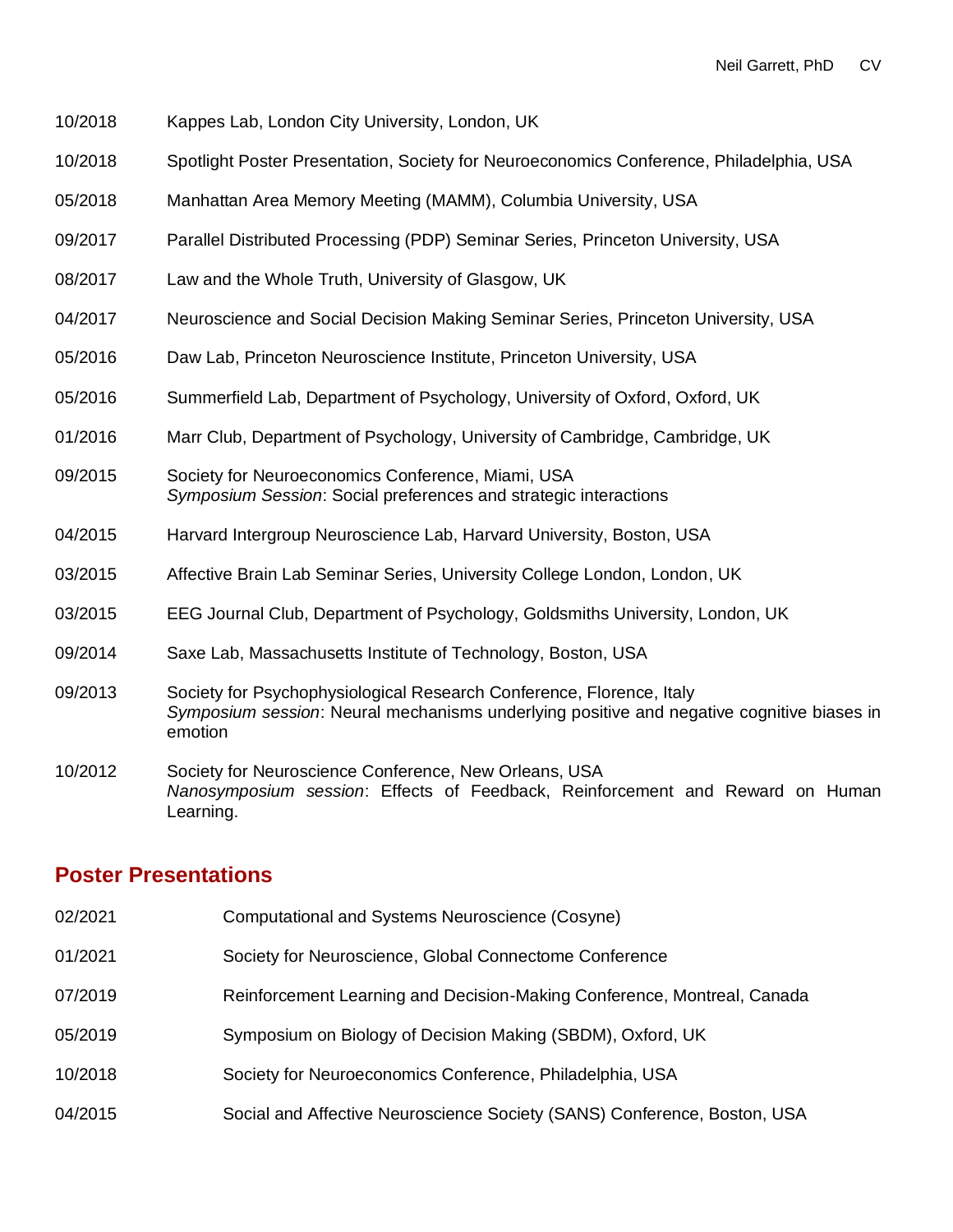- 11/2014 Society for Neuroscience Conference, Washington DC, USA
- 09/2013 Society for Neuroeconomics Conference, Lausanne, Switzerland

# **Additional Academic Roles & Responsibilities**

#### **Organising Committees**

09/2018-05/2019 SBDM Committee Member Biology of Decision-Making Conference, University of Oxford

#### **Ad Hoc Reviewer**

**Journals:** Journal of Experimental Psychology; Psychological Science; Neuroimage; Journal of Neuroscience; Social Cognitive and Affective Neuroscience (SCAN); Emotion; Cerebral Cortex; Cognition; Cognition and Emotion; Cognitive, Affective & Behavioural Neuroscience (CABN); Consciousness and Cognition; Brain Structure and Function; ; Journal of Environmental Psychology; Cognition; iScience; Perspectives on Psychological Science; Proceedings of the National Academy of Sciences (PNAS); PLOS Computational Biology; eLife; Nature Communications Biology; Trends in Cognitive Science

**Conferences:** Cognitive Science Society (CogSci)

### **Public Engagement**

| 05/2022             | Pint of Science Festival, Norwich                                        |
|---------------------|--------------------------------------------------------------------------|
| $12/2020 - 01/2021$ | Public Engagement Ambassador                                             |
|                     | Wellcome Centre for Integrative Neuroimaging, University of Oxford       |
| 09/2019             | Roundtable on Lying (panellist): The Helix Center, New York (watch here) |
| 05/2019             | Pint of Science Festival, London                                         |
| 01/2017             | Imperfect Cognitions Blog (article on Optimistic Belief Updating)        |
| 06/2016             | Michelle Mcquaid Podcast series (http://www.michellemcquaid.com)         |
| 03/2016             | Imperfect Cognitions Blog (article on Depressive Realism)                |
| 07/2013             | Wrong! Wellcome Collection, London (July 2013)                           |
|                     |                                                                          |

### **TV & Radio**

**Radio:** BBC Radio 4 (Bringing Up Britain)**,** BBC Radio 5 Live (Rod Sharpe), CBC Canada, KABC Radio, Newstalk1010, Radio New Zealand, Deutschland Radio, Swedish National Radio (SVT) **TV:** Sky (Secrets of the Brain)

# **Written Press Coverage (selected<sup>+</sup> )**

**The Guardian**: *[From porkies to whoppers: over time lies may desensitize brain to dishonesty](https://www.theguardian.com/science/2016/oct/24/from-porkies-to-whoppers-over-time-lies-may-desensitise-brain-to-dishonesty)* **New York Times**: *[Why Big Liars Often Start Out as Small Ones](http://www.nytimes.com/2016/10/25/science/why-big-liars-often-start-out-as-small-ones.html?_r=0)* **TIME Magazine**: *[The Fascinating Reason Why Liars Keep On Lying](http://time.com/4540707/lying-lies-brain/)* **New Scientist**: *[Lying feels bad at first but our brains soon adapt to deceiving](https://www.newscientist.com/article/2110130-lying-feels-bad-at-first-but-our-brains-soon-adapt-to-deceiving/)* **Wired**: *[The more we lie, the easier it is for our brains to be increasingly more deceitful](http://www.wired.co.uk/article/our-brains-desensitise-to-lies-so-we-can-lie-more)* **Associated Press**: *[Slippery slope: Study finds little lies lead to bigger ones](http://hosted2.ap.org/APDEFAULT/b2f0ca3a594644ee9e50a8ec4ce2d6de/Article_2016-10-24-US-SCI--Lying%20Brain/id-68737d13930242a48e88a3c34373d924)*